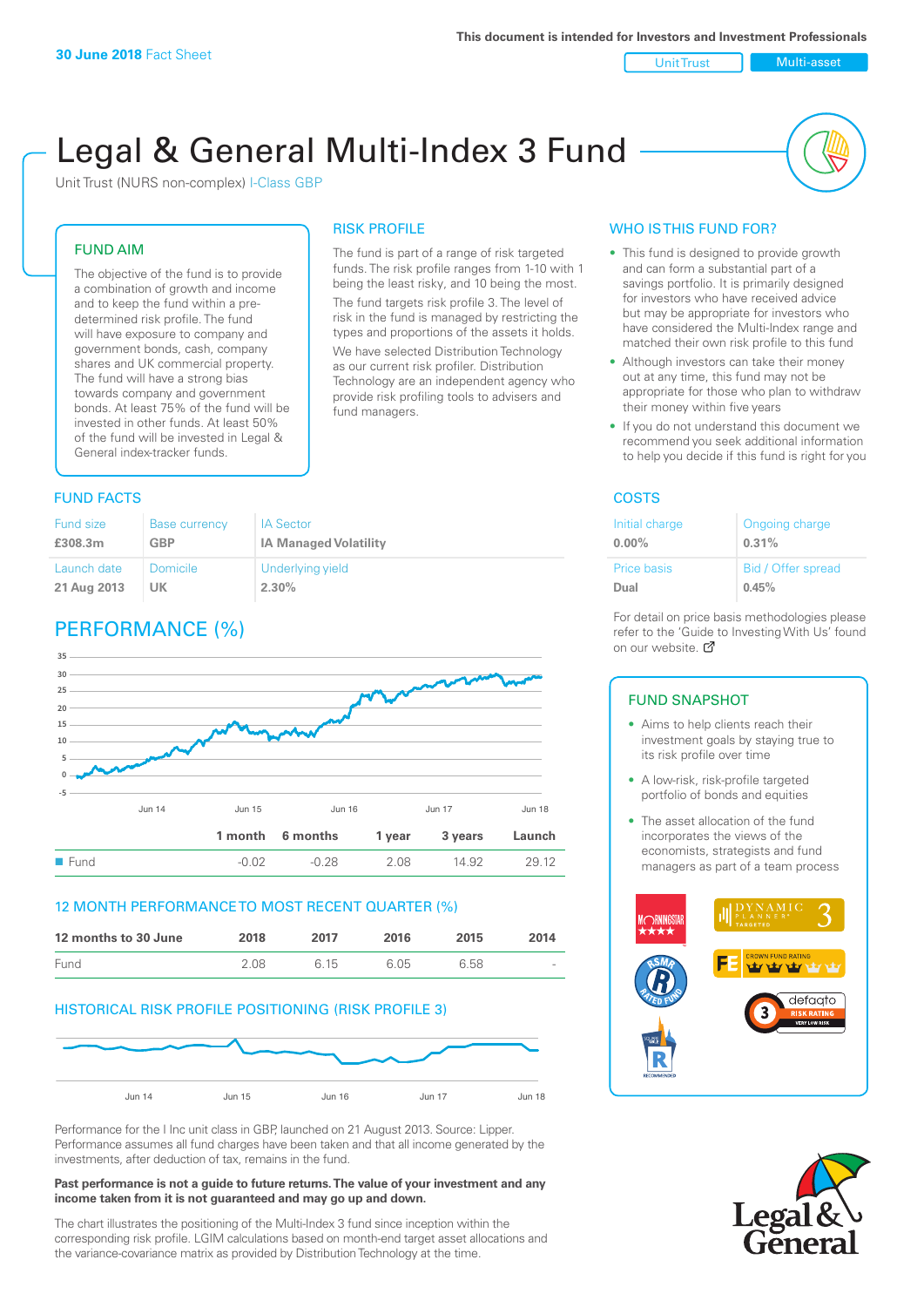## Legal & General Multi-Index 3 Fund

Unit Trust (NURS non-complex) I-Class GBP

### PORTFOLIO BREAKDOWN

All data source LGIM unless otherwise stated. Totals may not sum due to rounding.





### FUND MANAGERS

The fund managers have responsibility for managing the multi-index fund range. They are part of the Multi-Asset Funds (MAF) team in LGIM. This team focuses on designing and managing multi-asset funds that are tailored to match the specific objectives of various client types. The team sits within a wider Asset Allocation team which combines both depth of experience with a broad range of expertise from different fields, including fund management, investment consulting and risk management roles.

## TOP 10 HOLDINGS (%)

| L&G Global Inflation Linked Bond Index Fund            | 10.6 |
|--------------------------------------------------------|------|
| L&G All Stocks Gilt Index Trust                        | 9.6  |
| L&G Sterling Corporate Bond Index Fund                 | 9.3  |
| LGIM Sterling Liquidity Fund Class 1                   | 8.5  |
| L&G Short Dated Sterling Corporate Bond Index Fund     | 7.8  |
| <b>LGIM Global Corporate Bond Fund</b>                 | 6.9  |
| L&G Emerging Markets Government Bond (US\$) Index Fund | 5.8  |
| L&G US Index Trust                                     | 4.5  |
| L&G UK Property Fund                                   | 4.5  |
| L&G UK Index Trust                                     | 4.3  |